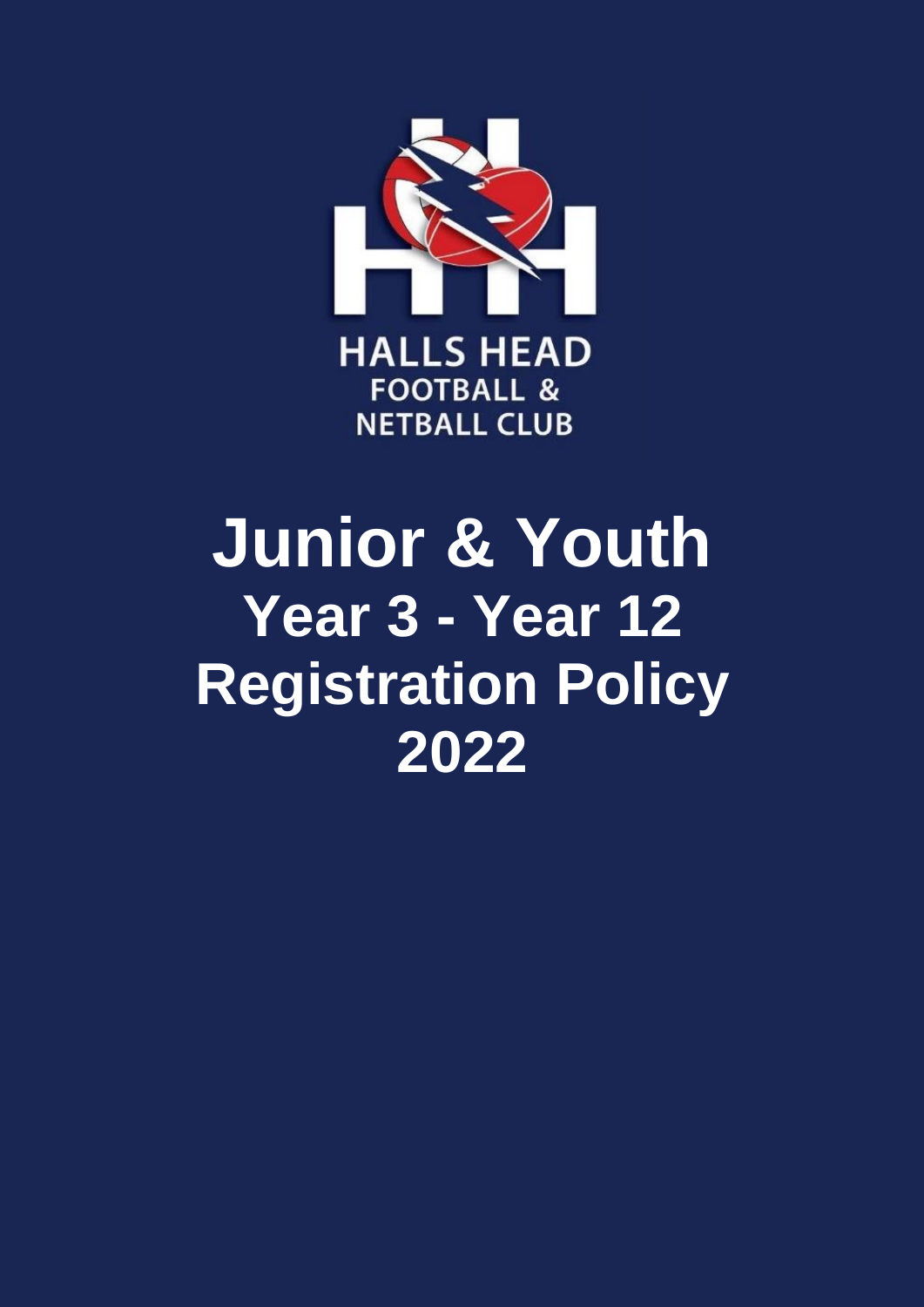# **Definitions**

**Club:** Halls Head Football and Netball Club; HHFNC (Whole club)

**HHJFC:** Halls Head Junior Football Club (Junior/Youth division)

**Junior Committee:** The Junior committee of the Halls Head Football and Netball Club

**Management Committee:** Club President, Junior President, Junior Secretary, Junior Registrar and Treasurer of the Management Committee.

**Coach Coordinator/s:** A subcommittee formed within the Junior Committee to make decisions on coaching and team allocation for players.

**WAFC:** The West Australian Football Commission and it's representatives ie: Peel District FDC. **PLAYHQ:** Registration and Competition (Game Day) Online Platform

#### **1. Player registration**

- a) Online registration via PlayHQ will open at a time determined by the Junior Committee.
- b) Players who were registered with the Club in a previous season will be offered a priority registration period and only applications from players will be considered during this time.
- c) The priority registration period will be determined by the Junior Committee.
- d) Exceptions to b) will be determined by the Junior Committee and may include year levels where there is a known need and it is in the best interests of the Club to encourage increased membership. With reference to d), new registrations will be considered following the priority registration period.
- e) With reference to d), transfers will be considered following the priority registration period.
- f) The Junior Committee may close registrations for a particular year level at any time.
- g) Registration will remain open for teams not at team capacity until 30/06/2022.
- h) If there are insufficient numbers to field the anticipated number of teams, every endeavour will be made to recruit sufficient players e.g. permit from other clubs, club open days, social media advertising, school promotion etc.
- i) Players who have applied for registration/transfer but have had their application rejected will be notified in a timely manner not exceeding five (5) days following the decision to reject the application.
- j) Players whose applications have been accepted will be advised by email that they will be contacted by coaches in due course.

### **2. General registration information**

- a) An application by a player to transfer to another club will not be approved if:
	- i. any monies owed by the player from past or present seasons are not paid;
	- ii. any Club suspension has not been served (unless approved at the discretion of the Management Committee); or
	- iii. any Club equipment including playing jumpers has not been returned.
	- iv. \$100 replacement fee for jumper not returned has not been paid to the club.
- b) If for any reason, a new application for registration or transfer to the Club appears questionable, the application may be submitted to the Junior Committee of the Club for approval or rejection.
- c) Coaches and team officials are not authorised to accept players into their teams. A player is not permitted to participate in any team until his or her application for registration is accepted by the Junior Registrar and team placement is determined in consultation with the Coach Coordinators.
- d) Exceptions to c) may include a period of preseason training with a year group of not more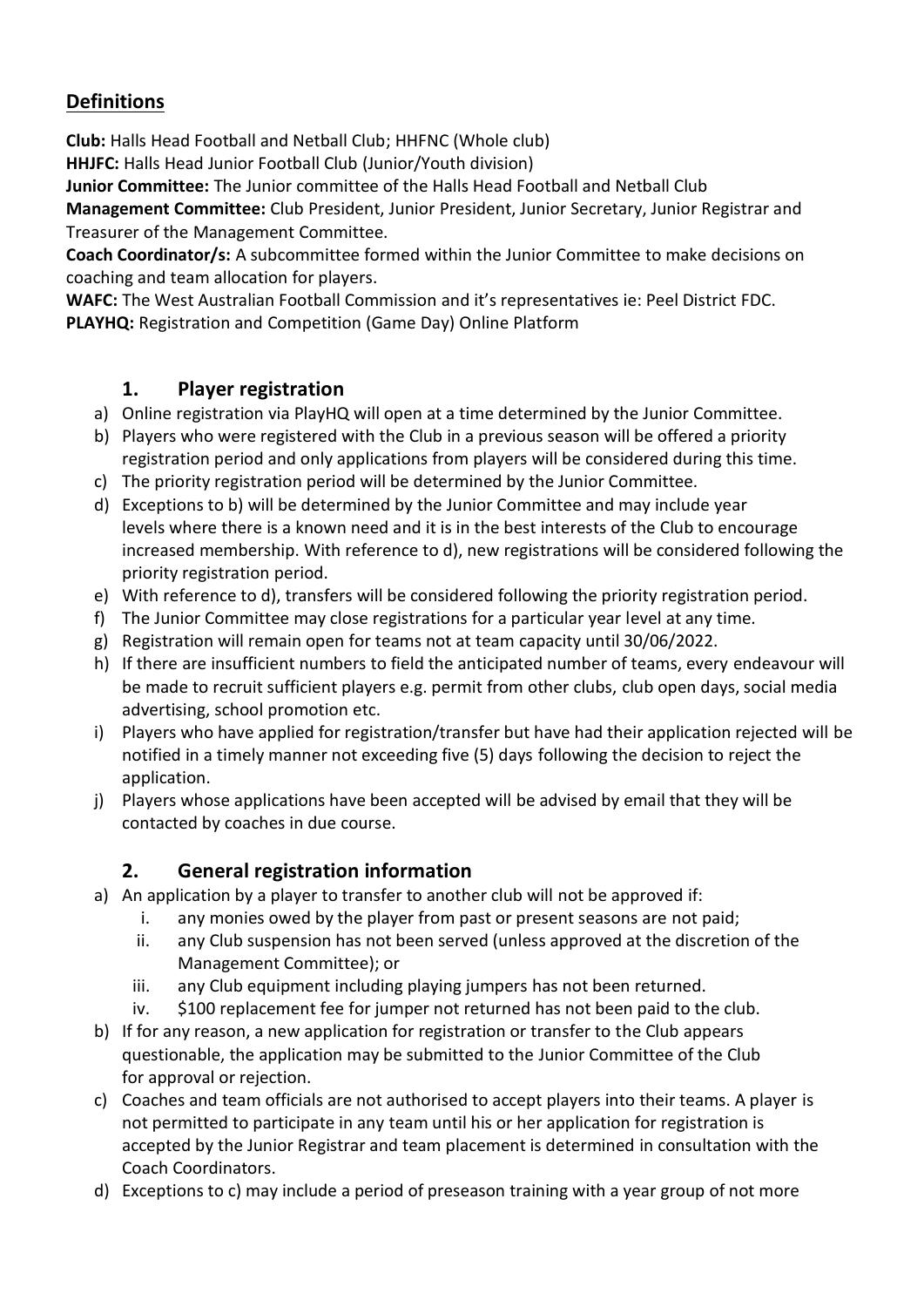than four weeks (for insurance purposes) for prospective members. Details of prospective members must be provided to the Junior Registrar.

e) Coaches and other team officials are not permitted to approach any player(s) regarding transferring between teams either intra-club or inter-club, unless sanctioned by a member of the Junior Committee.

## **3. Registration fees**

- a) Registration fees and any inclusions to membership are to be determined by the members of the Management Committee, prior to opening registrations for the following season.
- b) Fees are required to be paid at the point of online registration and in full.
- c) Parents eligible for KidSport must apply for the voucher in a timely manner and enter a valid KidSport voucher code at the point of registration and pay the balance of fees in full.
- d) In extenuating circumstances, the Treasurer has discretion to implement a payment plan and/or reduced player fees to assist families identified as requiring financial assistance, after approval by the Management Committee.
- e) With exception to d) members are not permitted to play for the Club in the fixtured competition until fees are played in full. Coaches, team managers, and parents of players who are not yet financial, will be informed in writing prior of the start of the season.
- f) Advice of all matters regarding registration fees and payment rules will be posted on the Club's PlayHQ and in correspondence to existing members prior to opening registrations.
	- i. Players registered with a WAFL Club and selected in a Futures/Development Squad will pay regular Club registration fees, prior to the first fixtured game.
	- ii.Players registered with a WAFL/WAFLW Club and selected in a Colts/Rogers Cup Squad will be subject to a registration fee of \$50 for the season. The Junior Registrar will liaise directly with applicable players/parents to arrange payment prior to playing the first game with the Club.
- g) All existing players who preregister their interest to return the following season with the Junior Registrar prior to PlayHQ registrations opening will be added to the team list for team planning purposes and does not count towards official registration. Registration is only considered final when the player is registered in PlayHQ and fees have been paid.

# **4. Refund policy**

- a) Players who register for the Club but do not play for part or all of the season may be entitled to a full or partial refund of their registration fees, based on the reason for not playing out the season.
- b) The decision to provide a refund is determined by the Management Committee, on application to the Junior Registrar, according to the following guidelines:
	- i. The Club cannot place the player into a suitable team (full refund);
	- ii. A player chooses to leave and play for another club;
	- iii. Personal circumstances have changed (i.e. has moved to another area);
	- iv. Injury or illness means it's unlikely he/she will be able to play for the season (medical
	- v. certificate required);
	- vi. Selected to a higher representative/district football team and unable to play for the Club;
	- vii. Personal decision not to continue to play junior football.
- c) The Club reserves the right to retain a \$25 administrative fee for refunds requested prior to the commencement of the season to cover expenses incurred.
- d) Following the first fixtured game, no refunds will be available except in extenuating circumstances.
- e) Notwithstanding these guidelines, the Management Committee reserves the right to consider any application for a refund and determine the outcome.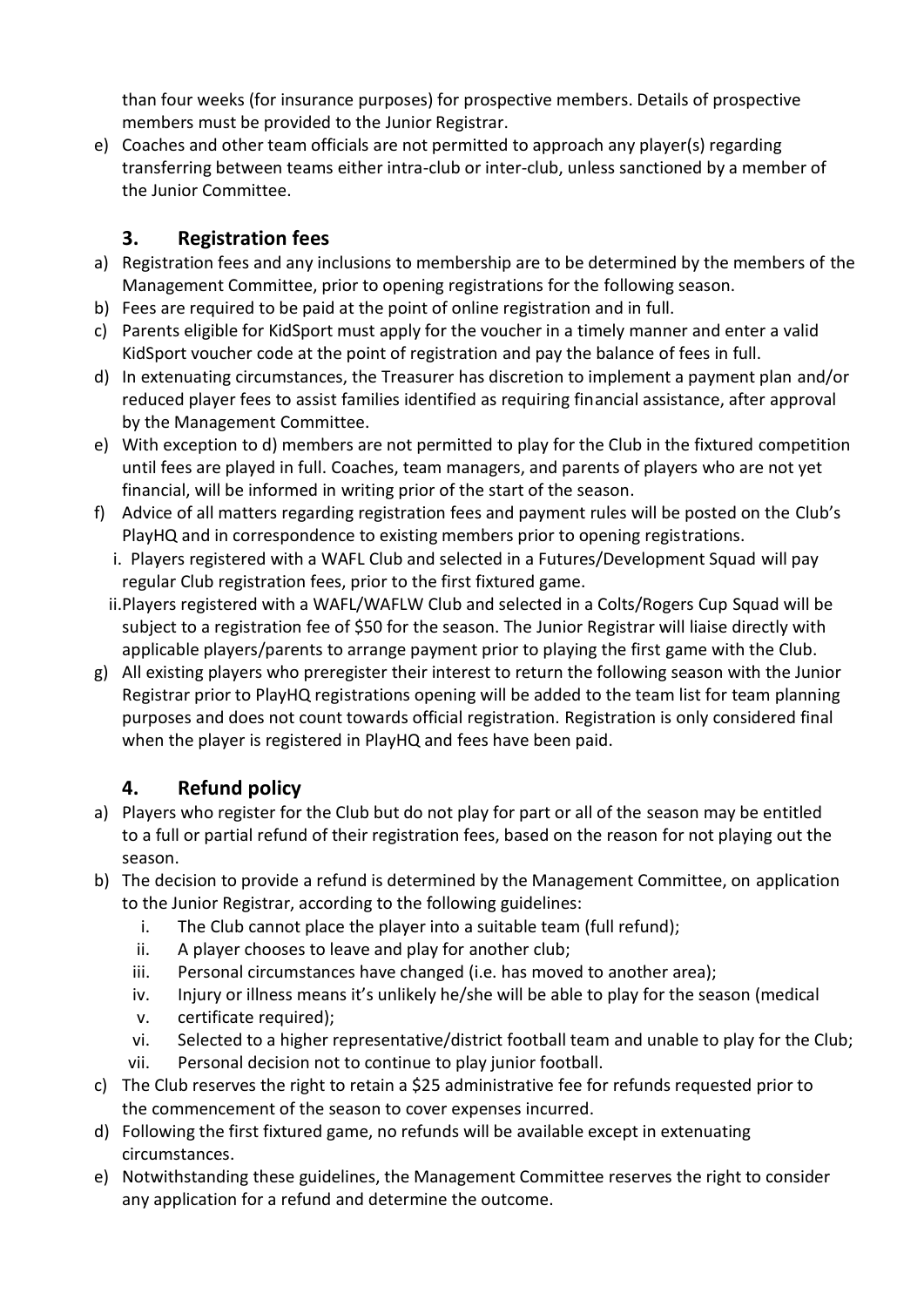#### **5. Player allocation**

- a) Player allocation is guided by WAFC, specifically the applicable Junior Football Competition Policies, Rules and Regulations.
- b) If there are to be multiple teams in a division/year group, the following will apply:
	- i. Each team nominated by the Club will be competitive within its nominated division; and
	- ii. If the Club nominates two teams in the same division, the teams will be formed of equal strength and ability.
- c) In the Junior competition, player allocations will be undertaken with due consideration to friendships, schools, annual rotation and ensuring teams are of equal strength.
- d) In the Youth competition, player allocation will be undertaken with due consideration to friendships and schools, with the primary focus ensuring that each team formed is competitive within its nominated division.

## **6. Annual process**

- a) Each season all players within the same age group will be notified by their coach of training start date and location.
- b) No player should be considered 'tied' to any particular team or coach from one season to the next, except children of team officials.
- c) The Coach Coordinators in conjunction with the appointed Team Coaches will collaborate and undertake a consultative process of allocating players to teams according to this policy and the applicable WAFC Junior Football Competition Policies, Rules and Regulations.
- d) Any subsequent registrations following initial team allocations will be assessed by the Coaching Coordinators following consultation with Coaches and according to this policy.
- e) The final decision on player allocations will rest with the Coaching Coordinators in consultation with the Junior Committee.

# **7. Special considerations and requests**

- a) Particularly in the Junior years, the Club promotes:
	- i. even balanced teams in ability if a year group has two teams playing in the same division. If a regrade is necessary the WAFC policies and procedures will be followed.
	- ii. playing with friends;
	- iii. ensuring a balance of school groups in each team.
- b) Individual parent or player requests for placement in a team may be made through the Junior Registrar.
- c) Players who are recruited to the Club are not to be promised a team placing by the coach or parent who recruited the player.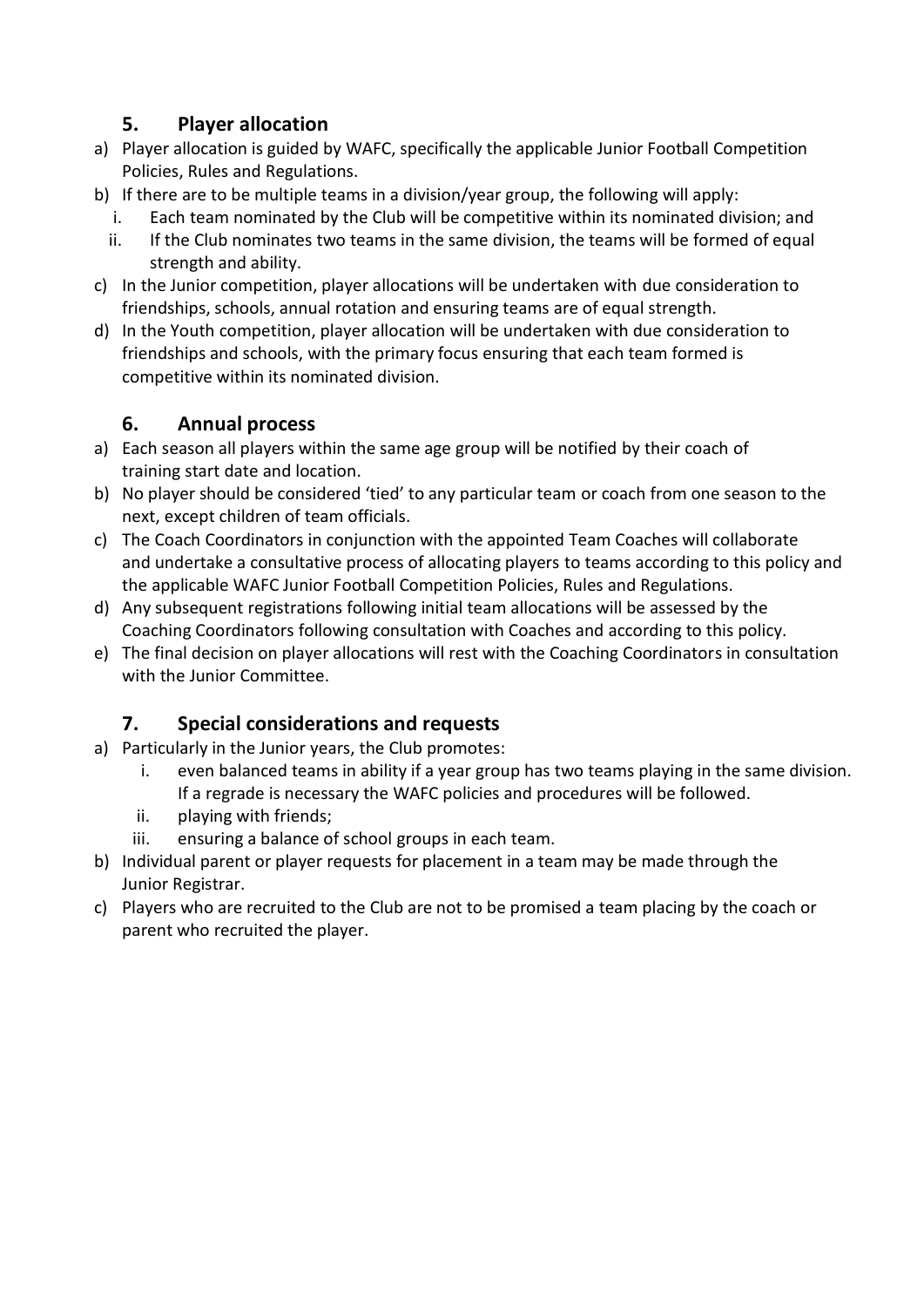# **8. Playing outside of age group**

- a) The Club will seek to register players in their correct age-groups wherever possible as opposed to playing players 'up' for the season in older age groups.
- b) Any request for a player to play the season outside their year group must be formally submitted and approved by the WAFC as per the association bylaws.
- c) Prior to any request for a player to play the season outside their year group being escalated to the association for approval, it must be received in writing to the Junior Registrar and approved by the Coach Coordinators in consultation with the relevant coaches.
- d) Should a team in a higher age group be short on numbers for a particular game, a request to allow players to 'play-up' week to week, can be made through the Coaching Coordinators.
- e) The decision for any player to nominate as 'available to play-up' in a higher age group rests solely with the younger player and his family.
- f) Should the requirement for players to 'play-up' be ongoing or repeated throughout the season, Coaches and Team Managers will ensure the opportunity is shared amongst all interested players and shall not be restricted to a specific player or subset of players.
- g) No player shall 'play-up' more than the allowed number of games under the competition bylaws.

### **9. Player Poaching**

a) Poaching of players will not be tolerated either intra-club or inter-club.

# **10. Team Sizes**

- a) Youth teams will be limited to squad sized in line with competition by-laws.
- b) The Junior Registrar will maintain a waitlist over and above the limits. Any increase in player numbers within an existing team shall first come from this waitlist.
- c) With a focus on participation, the Club may consider more than the maximum for each team in consultation with Coaches.
- d) Whereby registration numbers are in excess of the recommended WAFC ceiling, the formation of an additional team within the year group will always be the preferred option. If the numbers within the year-group preclude forming an additional team, the first players registered from the beginning of the priority registration period, shall form the team.
- e) All players from the previous year who register within the priority registration period should be accommodated. Any registrations outside the priority registration period are not guaranteed of a place in a team.
- f) In accordance with WAFC policy, the Club will consider the strategies of recruitment, play ups, evening up, player permitting and team mergers to ensure the ideal playing experience for all players.